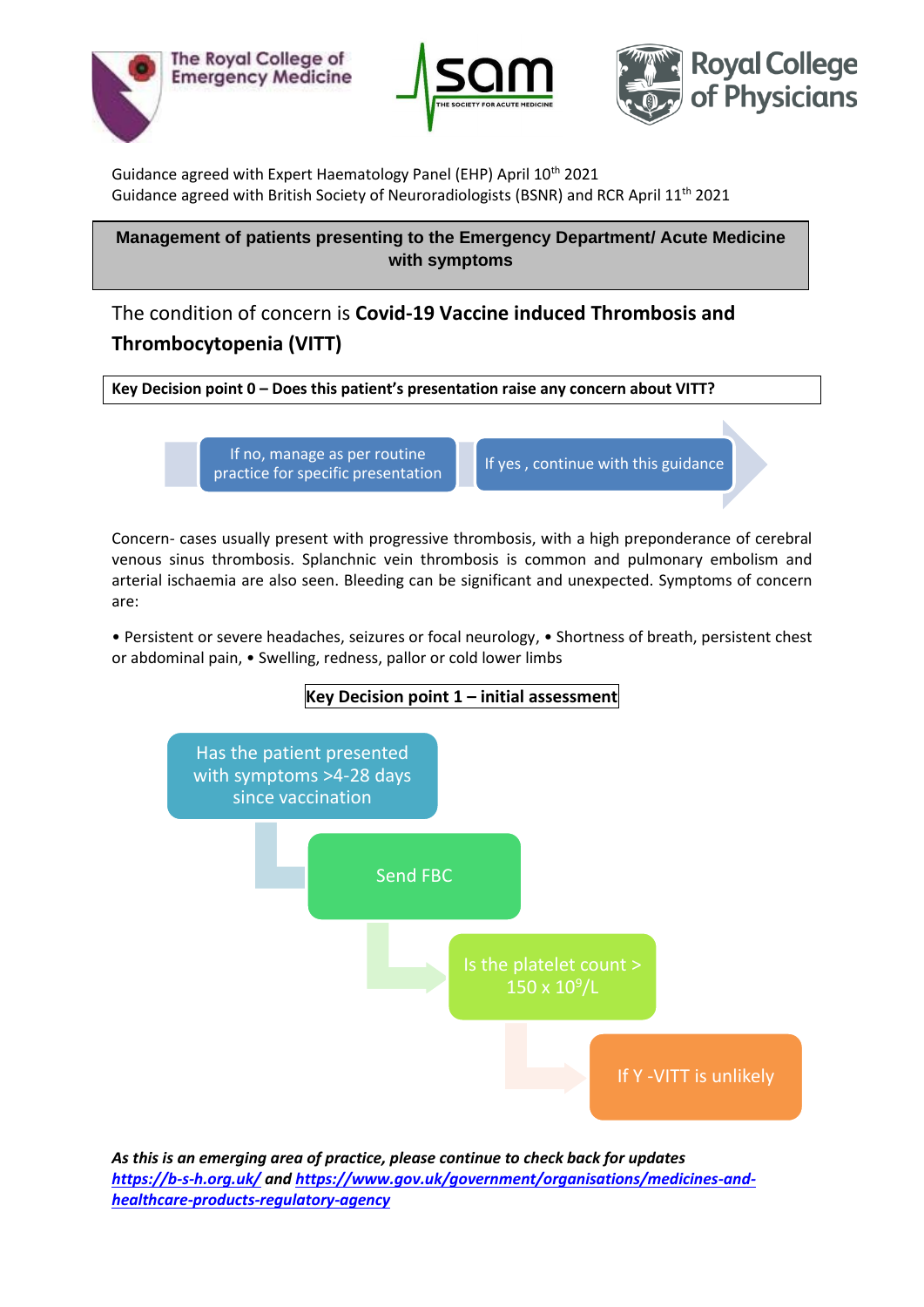





Guidance agreed with Expert Haematology Panel (EHP) April 10<sup>th</sup> 2021 Guidance agreed with British Society of Neuroradiologists (BSNR) and RCR April 11th 2021



<sup>1</sup>D Dimer as mcg/L, (includes FEU or DDU) = 2mg/L (cases -D Dimers > 4000 mcg/L but D Dimers 2000-4000 mcg/L need to be discussed as probable case)

*As this is an emerging area of practice, please continue to check back for updates <https://b-s-h.org.uk/> an[d https://www.gov.uk/government/organisations/medicines-and](https://www.gov.uk/government/organisations/medicines-and-healthcare-products-regulatory-agency)[healthcare-products-regulatory-agency](https://www.gov.uk/government/organisations/medicines-and-healthcare-products-regulatory-agency)*